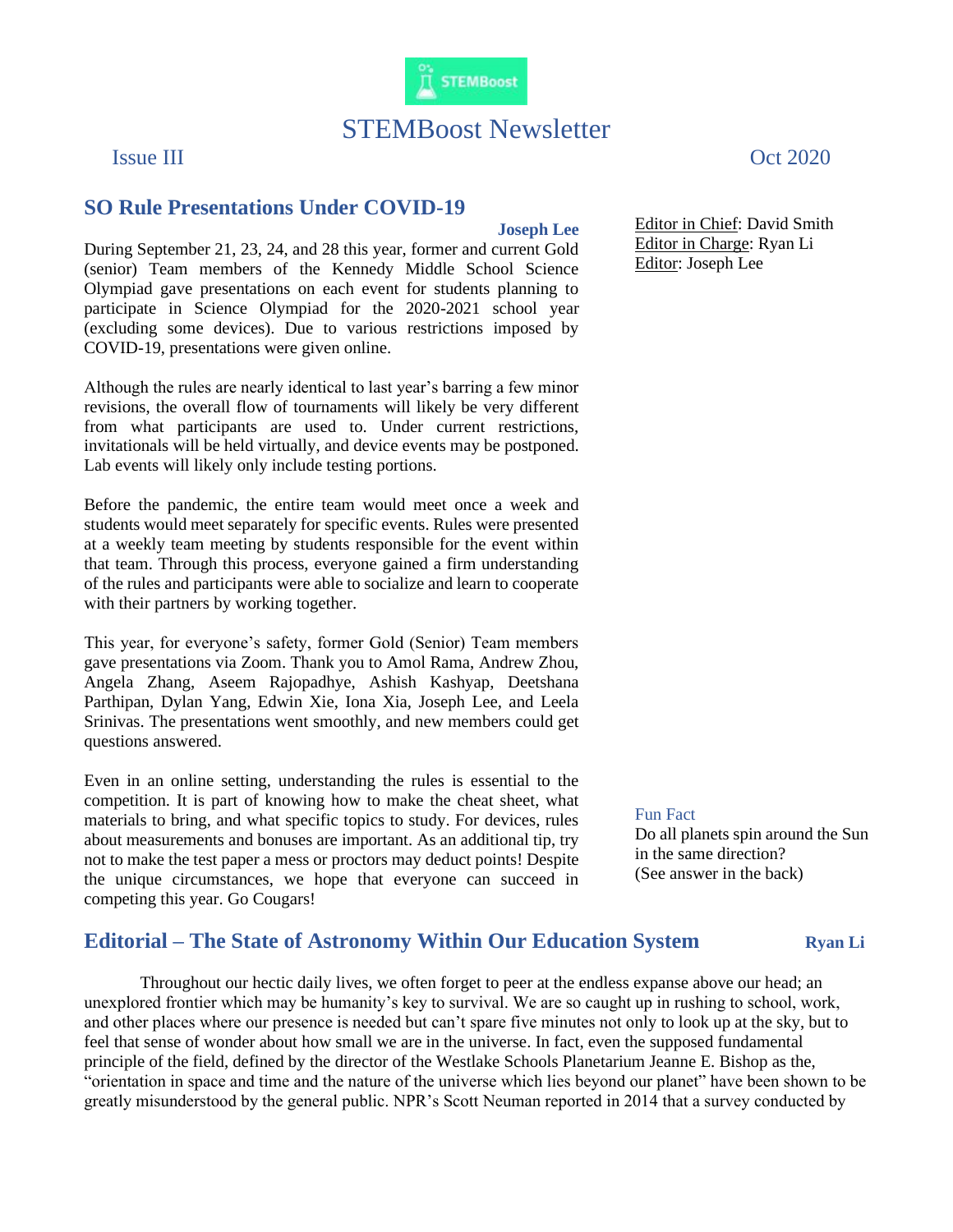the National Science Foundation from the same year asking 2,200 participants whether the Earth orbited the Sun or the Sun orbited the Earth resulted in 26% of participants answering incorrectly. In an earlier survey conducted in 1988 by the Public Opinion Library at Northern Illinois University the same question resulted in 21% of the 2,041 people who responded getting it wrong. When the 72% of participants who answered the question correctly were asked about the length of the journey, only 45% (918) of the original 2,041 people answered a year (Fraknoi, 1996). This clearly indicates that there is a general lack of knowledge surrounding astronomy, who's potential cause may lie in the limited exposure within grade school.

To observe this, one needs to look no further than the CUSD and FUHSD, both of which are located in the South Bay. For example, the NGSS (Next Generation Science Standards) curriculum in which the CUSD adopted in May of this year only incorporates standards surrounding space systems in the first, fifth, and eighth grades, whereas topics within biology and physics are much more prevalent within the curriculum. This brings up the issue: how is one supposed to find a passion in a subject which is barely introduced in the first place? It is important to note, however, that the two heavily emphasized fields are also very important, with genome sequencing and editing as well as saving the planet's ecosystems from anthropogenic climate change being at the forefront of biology, and along with physics being fundamental for understanding many of the complex interactions between planetary bodies as well as their suitability for life. The problem is that there isn't a lot of opportunity to apply the knowledge, albeit basic, of physics and biology when the curriculum is mainly focused on these subjects.

Even within high school, where more complex physics are being taught, the opportunity to apply this knowledge to the universe beyond our planet has been limited. Among all thirteen of the FUHSD approved science courses, five are physics related, while only two of those five even mention the notion of applying the subject to the universe. These two happen to be the only two non-AP (college level) courses as well. This implies once more that although the topic of astronomy is brought up in school, it is only done so in relatively miniscule amounts and in mostly entry-level courses. There are also specific physics AP courses on mechanics and electricity/magnetism, both of which require a previous understanding of physics, but no such astronomy-oriented courses exist. This shows that a topic which can be relevant to physics can have specialized classes dedicated to them, yet the same isn't done with astronomy. However, it is important to not forget that there is more to astronomy than physics alone. For example, determining the chemical makeup of stars as well as examining if the elemental composition of planets are suitable for life integrates both chemistry and biology, both of which are taught in much greater detail than in middle school, and thus may attract more people who perhaps have less of an interest in the mathematics behind physics. This allows teachers who aren't as knowledgeable in physics to have a greater incentive in integrating more aspects of astronomy into their curriculums, perhaps even creating an entire course dedicated to the subject in high school. In fact, there are many online astronomy courses, including some which are created by NASA and the American Astronomical Society (AAS), which already exist for K-12 teachers (Limón, 2019). The bottom line is that this lack of awareness surrounding astronomy and lack of integrating the various components within it in grade school, which happens to be the time period in which most children don't know what they want as a career yet, could contribute to the overall public astronomy knowledge deficit.

People's viewpoints on astronomy may also have an impact on their general enthusiasm in teaching and pursuing the field; after all, most commercial jobs don't require the need to travel remotely near space. Yet the field of astronomy has brought with it many advances in everyday technology. Shannon Hall of Universe Today states, "Airports utilize advances in technology designed for astronomy. X-ray observatory technology is used in X-ray luggage belts. A gas chromatograph — an instrument designed for a Mars mission — is used to analyze luggage for explosives." This shows that even though studying astronomy may seem pointless to us, it still benefits us not only by giving us an insight into our cosmic surroundings but also assisting with innovation within our everyday lives.